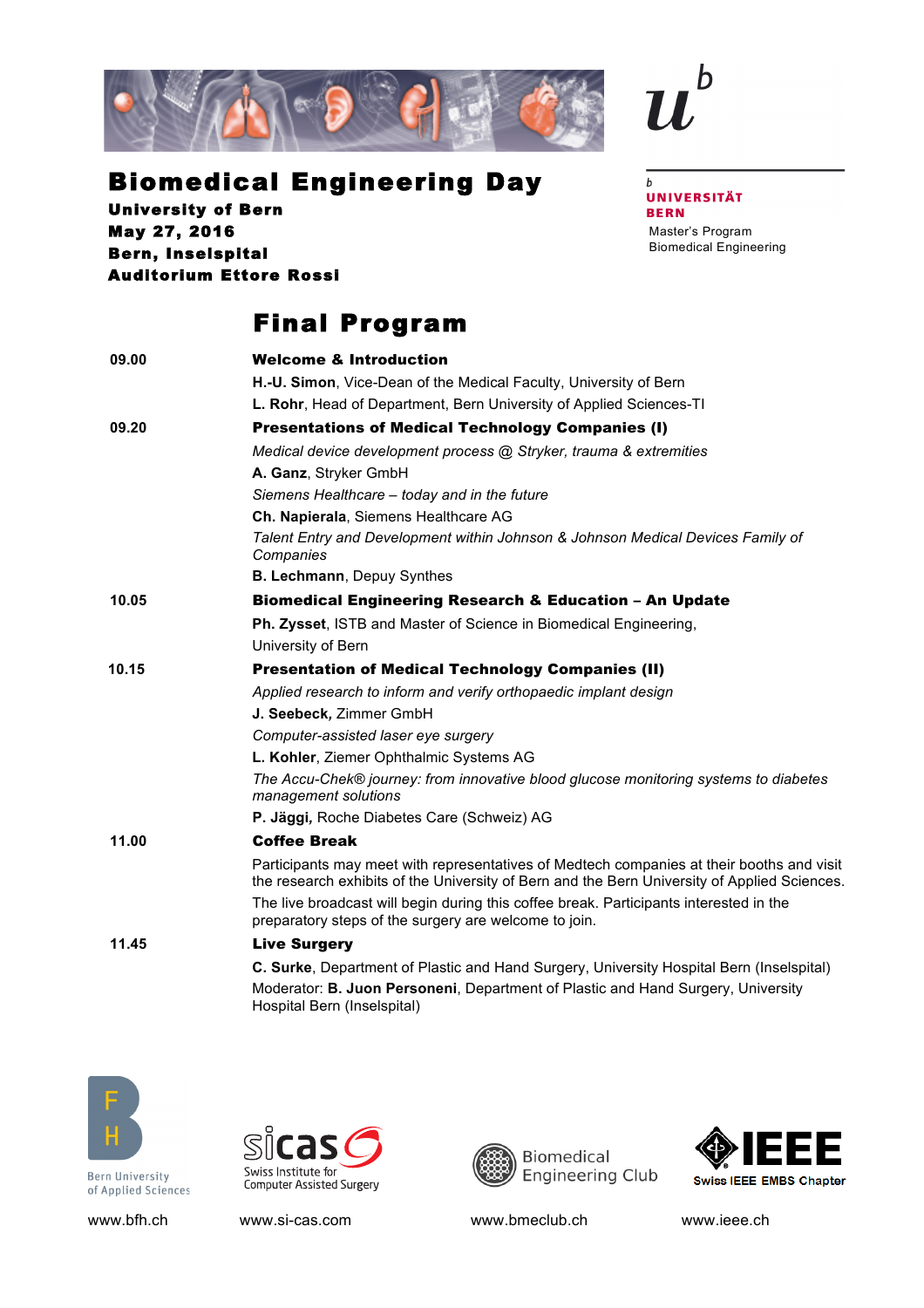

| 12.30 | Lunch                                                                                                                                                                                     |
|-------|-------------------------------------------------------------------------------------------------------------------------------------------------------------------------------------------|
|       | Participants may meet with representatives of Medtech companies at their booths and visit<br>the research exhibits of the University of Bern and the Bern University of Applied Sciences. |
| 13.30 | <b>Presentation of Medical Technology Companies (III)</b>                                                                                                                                 |
|       | Icotec Carbon/PEEK implants – Swiss technology for optimized orthopaedic imaging                                                                                                          |
|       | R. Hüppi / A. Dünki, Icotec AG                                                                                                                                                            |
|       | On the use of nanoindentation for local mechanical characterization of biological materials                                                                                               |
|       | J. Nohava, Anton Paar TriTec SA                                                                                                                                                           |
|       | Micro-Computed tomography: applications driving developments                                                                                                                              |
|       | M. Stauber, Scanco Medical AG                                                                                                                                                             |
| 14.15 | <b>Keynote Lecture</b>                                                                                                                                                                    |
|       | Nanomaterials for life sciences - opportunities and challenges                                                                                                                            |
|       | <b>B. Rothen-Rutishauser, Adolphe Merkle Institute, University of Fribourg</b>                                                                                                            |
| 14.45 | <b>Presentation of Medical Technology Companies (IV)</b>                                                                                                                                  |
|       | How high are the hurdles between the idea and a medical device?                                                                                                                           |
|       | D. Delfosse, Mathys Ltd Bettlach                                                                                                                                                          |
|       | From idea to market success - how the SIP can support you!                                                                                                                                |
|       | M. Sauter. Switzerland Innovation Park Biel/Bienne                                                                                                                                        |
|       | Shaping the future of surgery                                                                                                                                                             |
|       | M. Peterhans, CAScination AG                                                                                                                                                              |
| 15.45 | <b>Coffee Break</b>                                                                                                                                                                       |
|       | Participants may meet with representatives of Medtech companies at their booths and visit<br>the research exhibits of the University of Bern and the Bern University of Applied Sciences. |
| 16.15 | <b>Award Presentations</b>                                                                                                                                                                |
|       | Best Master Thesis and PhD Awards (SICAS Foundation) and Best Poster Awards (BME<br>Club)                                                                                                 |
| 16.45 | <b>Student Lottery</b>                                                                                                                                                                    |
| 17.00 | <b>Closing Remarks &amp; Adjourn</b>                                                                                                                                                      |



of Applied Sciences



www.bfh.ch www.si-cas.com www.bmeclub.ch www.ieee.ch

Biomedical<br>Engineering Club